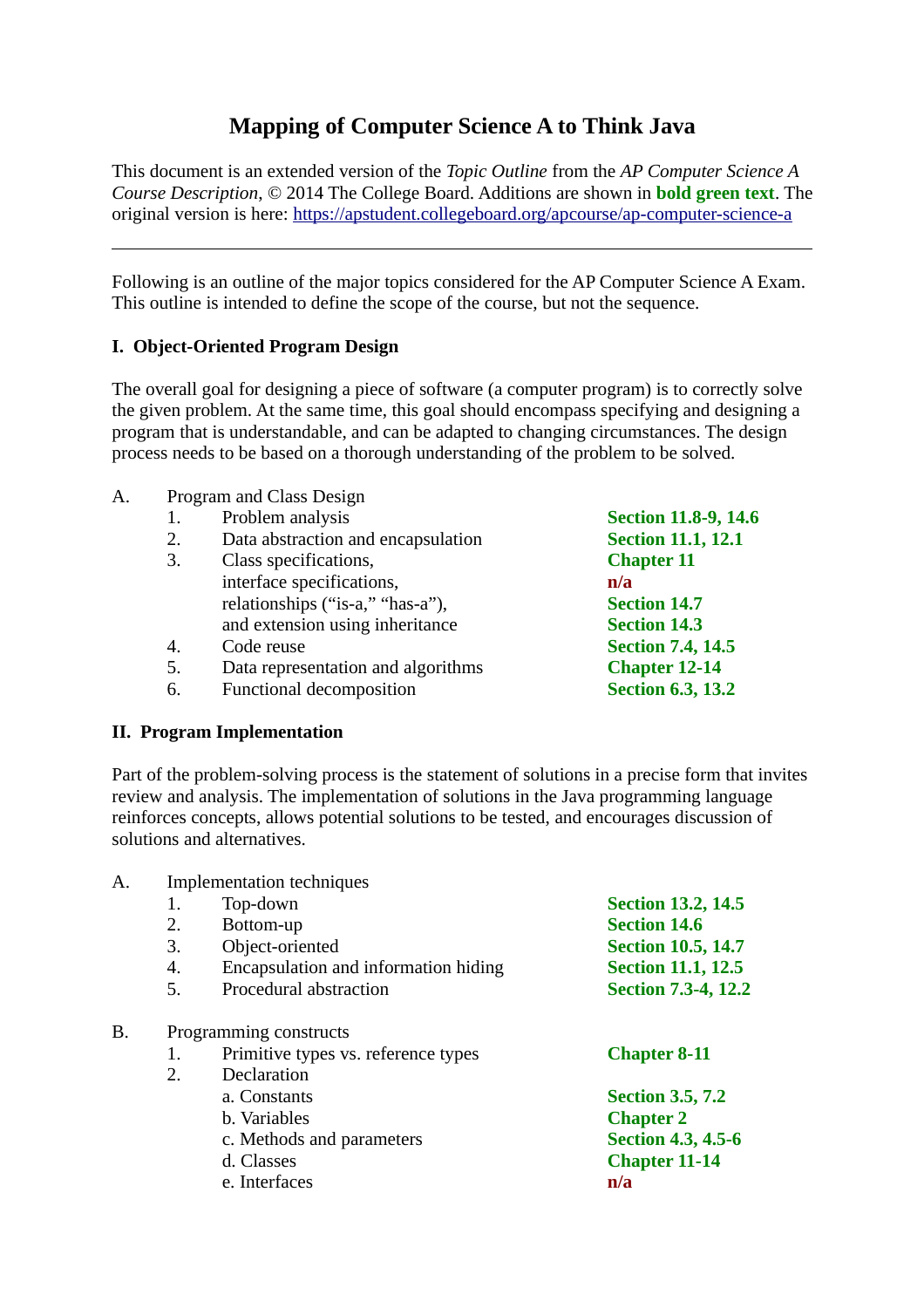|    | 3.             | Text output using System.out.print and println                     | <b>Section 1.4-5</b>       |
|----|----------------|--------------------------------------------------------------------|----------------------------|
|    | 4.             | Control                                                            |                            |
|    |                | a. Method call                                                     | <b>Section 4.1-2</b>       |
|    |                | b. Sequential execution                                            | <b>Section 4.4</b>         |
|    |                | c. Conditional execution                                           | <b>Section 5.3-4</b>       |
|    |                | d. Iteration                                                       | <b>Section 7.1, 7.5</b>    |
|    |                | e. Recursion                                                       | <b>Section 5.8-10, 6.7</b> |
|    | 5.             | <b>Expression evaluation</b>                                       |                            |
|    |                | a. Numeric expressions                                             | <b>Section 2.5, 2.9</b>    |
|    |                | b. String expressions                                              | <b>Section 2.8, 9.3-6</b>  |
|    |                | c. Boolean expressions, short-circuit, De Morgan                   | <b>Section 5.1-3</b>       |
| C. |                | Java library classes and interfaces included in the AP Java Subset |                            |
|    | <b>Object</b>  |                                                                    | <b>Section 14.3</b>        |
|    | <b>Integer</b> |                                                                    | <b>Section 9.8</b>         |
|    | <b>Double</b>  |                                                                    | <b>Section 9.8</b>         |
|    | <b>String</b>  |                                                                    | <b>Chapter 9</b>           |
|    | <b>Math</b>    |                                                                    | <b>Chapter 4-7</b>         |
|    | List           |                                                                    | n/a                        |
|    |                | <b>ArrayList</b>                                                   | <b>Section 14.1-2</b>      |
|    |                |                                                                    |                            |

# **III. Program Analysis**

The analysis of programs includes examining and testing programs to determine whether they correctly meet their specifications. It also includes the analysis of programs or algorithms in order to understand their time and space requirements when applied to different data sets.

| A. | <b>Testing</b>                                        |                              |  |  |
|----|-------------------------------------------------------|------------------------------|--|--|
|    | Development of appropriate test cases,<br>1.          | <b>Section 6.2-3</b>         |  |  |
|    | including boundary cases                              | n/a                          |  |  |
|    | Unit testing<br>2.                                    | <b>Section A.7</b>           |  |  |
|    | 3.<br>Integration testing                             | <b>Section A.4</b>           |  |  |
| В. | Debugging                                             |                              |  |  |
|    | Error categories: compile-time, run-time, logic<br>1. | <b>Section 2.10</b>          |  |  |
|    | Error identification and correction<br>2.             | <b>Appendix C</b>            |  |  |
|    | 3.<br>Techniques such as using a debugger,            | <b>Section A.6</b>           |  |  |
|    | adding extra output statements,                       | <b>Section 12.9</b>          |  |  |
|    | or hand-tracing code.                                 | Section 4.7, 5.9, 8.2, 10.6  |  |  |
| C. | Runtime exceptions                                    |                              |  |  |
|    | <b>ArithmeticException</b>                            | <b>Section 2.10, C.2</b>     |  |  |
|    | <b>IllegalArgumentException</b>                       | n/a                          |  |  |
|    | <b>IndexOutOfBoundsException</b>                      | <b>Section 8.2, 9.3, C.2</b> |  |  |
|    | <b>NullPointerException</b>                           | Section 10.7, 12.6, C.2      |  |  |
| D. | Program correctness                                   |                              |  |  |
|    | 1. Pre- and post-conditions                           | n/a                          |  |  |
|    | 2. Assertions                                         | <b>Section A.7</b>           |  |  |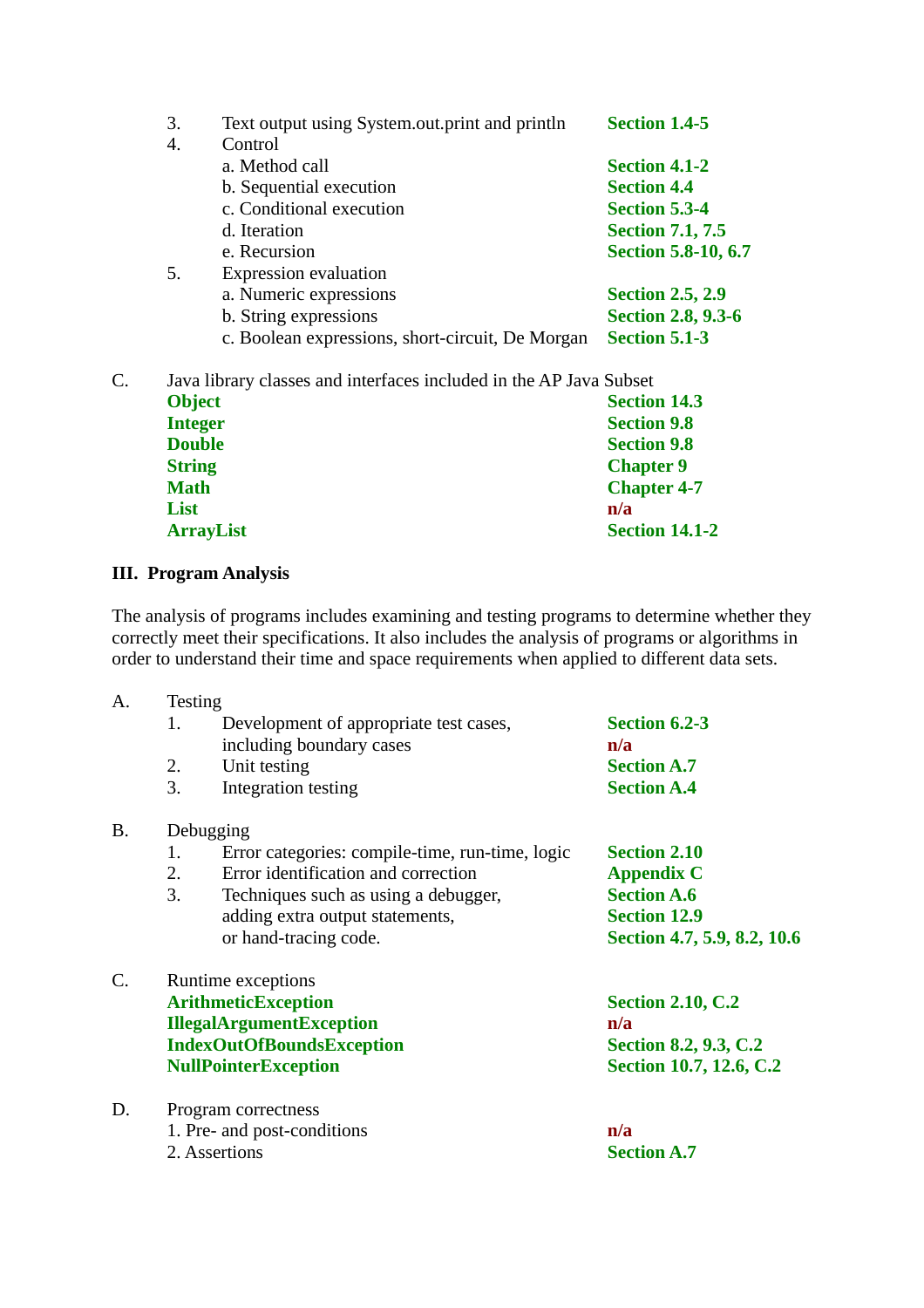| E. | <b>Algorithm Analysis</b>                   |                            |  |
|----|---------------------------------------------|----------------------------|--|
|    | 1. Statement execution counts               | <b>Section 8.8-9, 12.7</b> |  |
|    | 2. Informal running time comparison         | <b>Section 13.4</b>        |  |
| F. | Numerical representations of integers       |                            |  |
|    | 1. Non-negative integers in different bases | <b>Section 5.10</b>        |  |
|    | 2. Implications of finite integer bounds    | <b>Section 4.1</b>         |  |

### **IV. Standard Data Structures**

Data structures are used to represent information within a program. Abstraction is an important theme in the development and application of data structures.

- A. Primitive data types (int, boolean, double) **Section 2.1, 2.6, 5.1** B. Strings **Chapter 2, 9** C. Classes **Section 11.1**
- D. Lists **Section 14.1-2**
- E. Arrays (1-dimensional and 2-dimensional) **Chapter 8**

# **V. Standard Operations and Algorithms**

Standard algorithms serve as examples of good solutions to standard problems. Many are intertwined with standard data structures. These algorithms provide examples for analysis of program efficiency.

| A. | Operations on data structures |                  |                         |
|----|-------------------------------|------------------|-------------------------|
|    | 1.                            | Traversals       | <b>Section 8.6, 9.3</b> |
|    | 2.                            | Insertions       | n/a                     |
|    | 3.                            | <b>Deletions</b> | n/a                     |
| B. | Searching                     |                  |                         |
|    | 1.                            | Sequential       | <b>Section 12.7</b>     |
|    | 2.                            | <b>Binary</b>    | <b>Section 12.8</b>     |
| C. | Sorting                       |                  |                         |
|    | 1.                            | Selection        | <b>Section 13.3</b>     |
|    | 2.                            | Insertion        | <b>Section 13.9</b>     |
|    | 3.                            | Mergesort        | <b>Section 13.4-7</b>   |
|    |                               |                  |                         |

## **VI. Computing in Context**

An awareness of the ethical and social implications of computing systems is necessary for the study of computer science. These topics need not be covered in detail, but should be considered throughout the course.

| A. | System reliability                               | n/a |
|----|--------------------------------------------------|-----|
| B. | Privacy                                          | n/a |
| C. | Legal issues and intellectual property           | n/a |
| D. | Social and ethical ramifications of computer use | n/a |